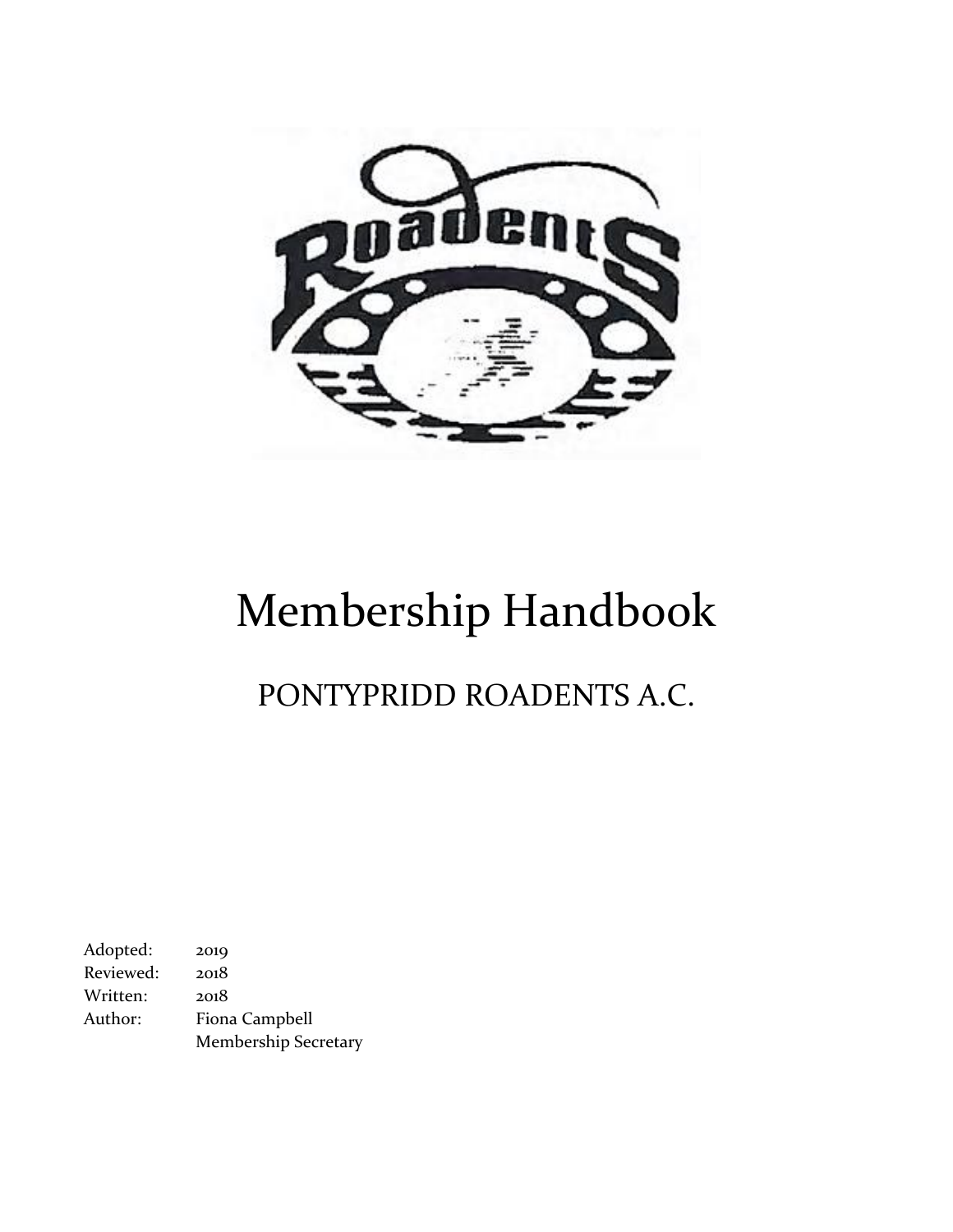# **Contents**

| <b>About The Club</b>                    | $\mathbf{2}$            |
|------------------------------------------|-------------------------|
| Why Join?                                | $\mathbf{2}$            |
| How do I join?                           | $\mathbf{2}$            |
| Membership                               | $\mathbf{2}$            |
| Fees and Subscriptions                   | $\overline{\mathbf{3}}$ |
| What is Included in Your Membership?     | $\overline{4}$          |
| What do Members Need to Know?            | $\overline{4}$          |
| <b>Athlete Resignation</b>               | $\overline{4}$          |
| Club Transfer                            | 5                       |
| <b>Training and Coaching</b>             | 6                       |
| When and where do we train?              | 6                       |
| <b>Training Fees</b>                     | 6                       |
| <b>Training Sessions</b>                 | 6                       |
| Health and Safety in Training            | 7                       |
| <b>Medical Conditions</b>                | $\bf 8$                 |
| First Aid                                | $\bf 8$                 |
| Club Leaders and Coaches                 | 9                       |
| <b>Races and Competing</b>               | 9                       |
| Our Races                                | 9                       |
| Club Championship                        | 10                      |
| Competitions                             | 10                      |
| Club Handicap Races                      | 11                      |
| London Marathon                          | 12                      |
| <b>Club Management and Communication</b> | 12                      |
| Club Management                          | 12                      |
| Communication                            | 12                      |
| Club Welfare                             | 13                      |
| Volunteers                               | 13                      |
| <b>Meetings</b>                          | 15                      |
| <b>Committee Meetings</b>                | 15                      |
| Annual General Meeting (AGM)             | 15                      |
| <b>Contact Information</b>               | 15                      |
| Club Contacts                            | 15                      |
| <b>Other Useful Contacts</b>             | 16                      |
| <b>Club Documents</b>                    | 17                      |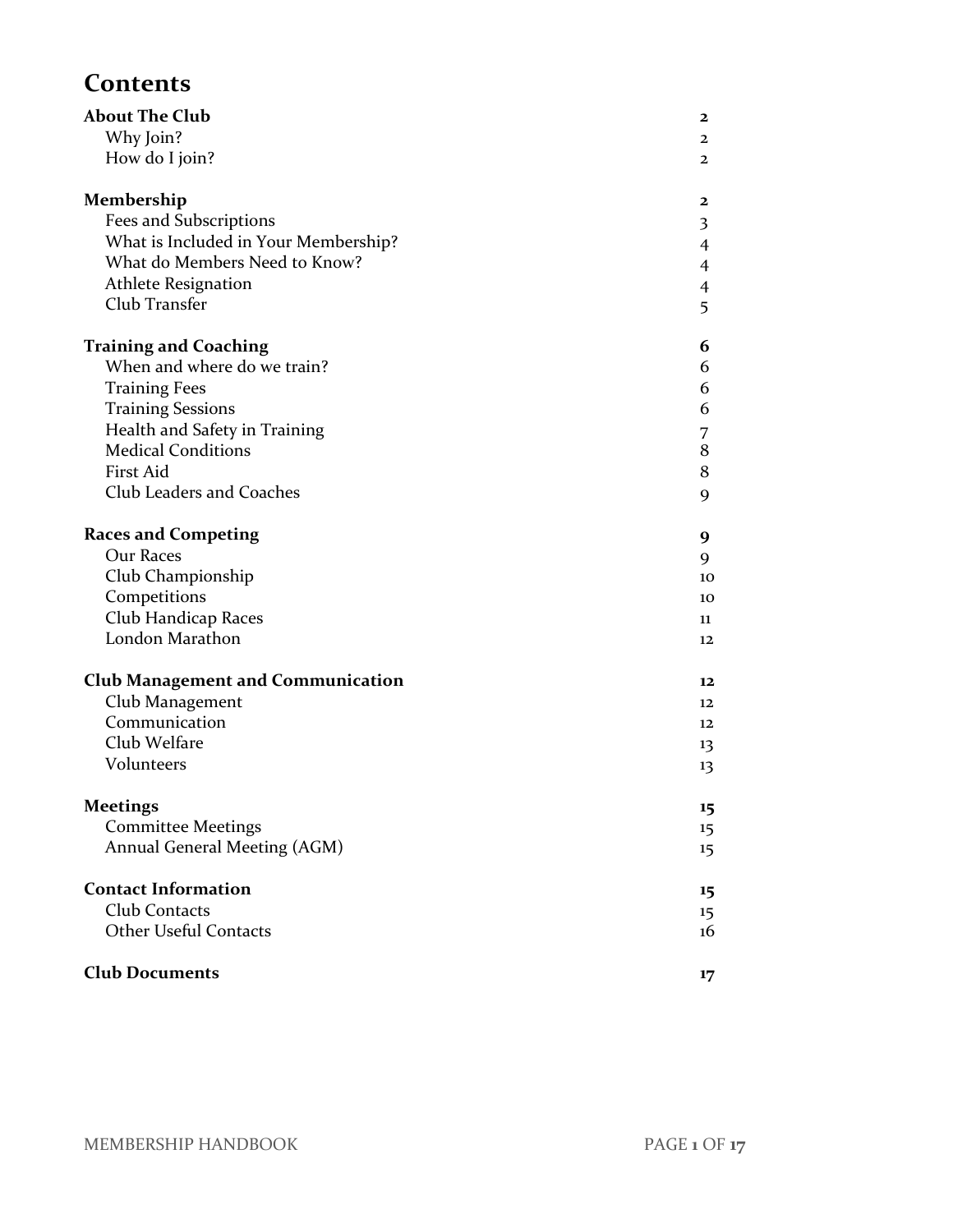# **About The Club**

With less than 50 members between 2010 and 2012 the club has grown to almost 150 members in a short time, thanks in part, to the introduction of a beginners' group in October 2013. In the proceeding years the membership has consistently been over 120 members.

All members are very supportive and encouraging to each other, whether at club nights or while competing in races. The club has a very active membership that participates in many races, however there is absolutely no pressure on members to compete in races.

The club has steadily made steps to improve standards and coaching, for the safety and improvement of its members and visitors. The club is affiliated to Welsh Athletics, club affiliation number 7658440.

# *Why Join?*

The benefits of club membership are:

- You will be able to train with members of a similar ability
- You will be able to train under the guidance of qualified coaches and leaders
- You will be registered with Welsh Athletics which has additional benefits outlined later
- You will have limited insurance cover whilst training and competing
- You may have the opportunity to attend courses

## *How Do I Join?*

Anyone wishing to join the club should come along to a club training session and try us out for free. We allow you to try up to 6 sessions before making a commitment, if you do not join after this time, we will ask you to not to attend future sessions.

When you have decided to join please fill out a membership form and pass it to the Membership Secretary or another Committee Member, together with the correct membership fee.

Membership forms are available at club or via the club website: [www.pontypriddroadentsac.org.uk](http://www.pontypriddroadentsac.org.uk/)

# **Membership**

Club membership is open to anyone over the age of 16. There are 4 levels of membership currently available

- Senior Member: a full member over the age of 20
- Junior Member: a full member aged 16-19
- Lifetime Member: a full member who has been a member for over 30 years
- Social Member: a member of another affiliated club who wishes to attend Club training sessions

Full membership includes affiliation with Welsh Athletics and you will receive a WA membership card with your Unique Runner Number (URN) which entitles you to at least  $\epsilon_2$  off most race entries. You will be have access to your WA profile via https://myathletics.uka.org.uk/portal/Members/Login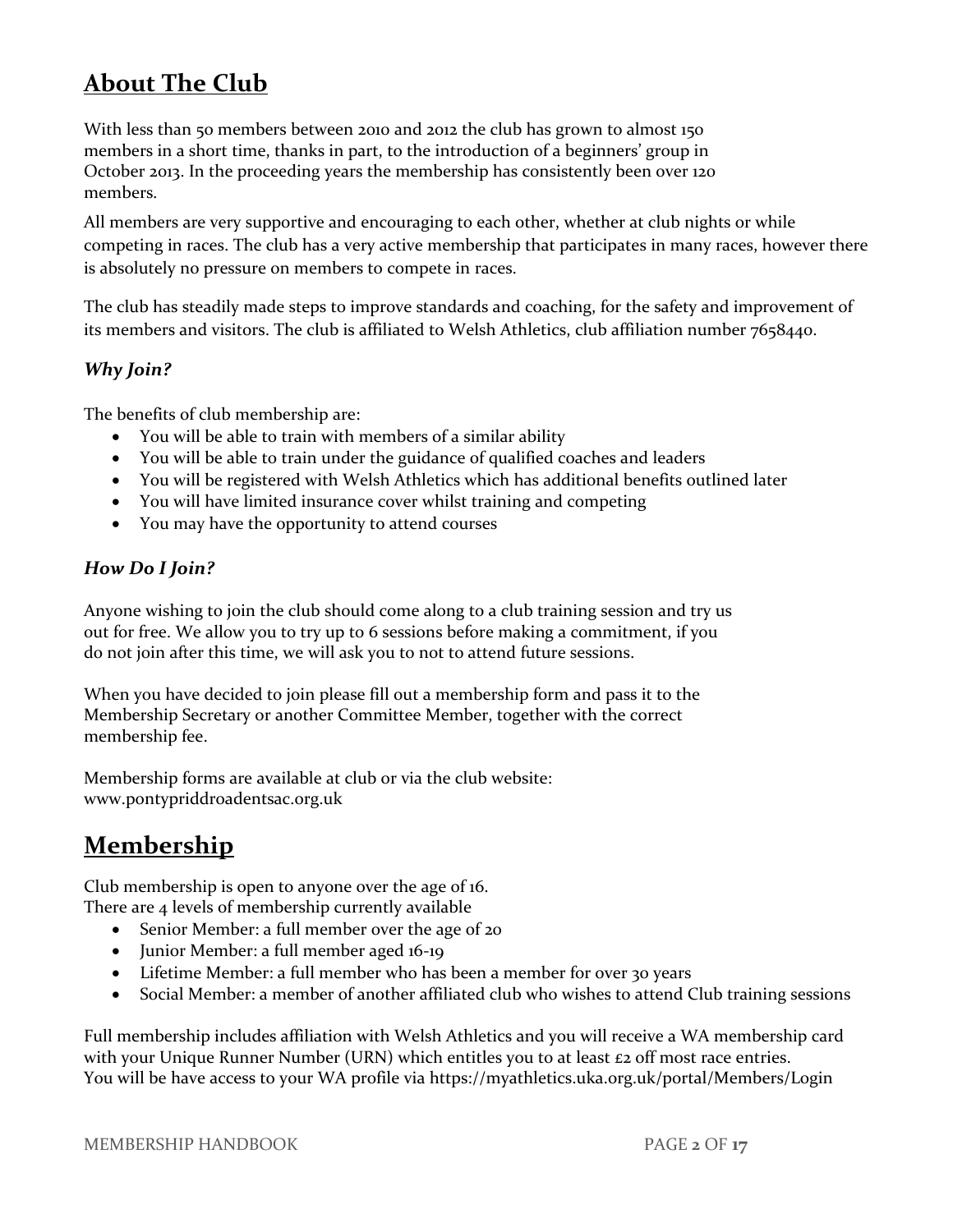# *Fees and Subscriptions*

Each member shall pay a membership fee on joining and subsequently at renewal annually on 1<sup>st</sup> January each year. Membership shall be deemed to be cancelled if the membership fee is not received by  $a^{st}$ March in the renewal year, when you shall also lose your WA affiliation.

We do not currently charge an additional fee for attending training sessions. New members can attend up to 6 training sessions before being expected to join.

Current membership fees are as follows:

| <b>Membership Type</b>                     | <b>Club Fee</b> | <b>Welsh Athletics Fee</b> | <b>Total Fee Payable</b> |
|--------------------------------------------|-----------------|----------------------------|--------------------------|
| Senior Membership                          |                 |                            |                          |
| (aged 20 years and over)                   | £20.00          | £17.50                     | £37.50                   |
| Junior Membership                          |                 |                            |                          |
| $(aged 16-19 years)$                       | £20.00          | £10.00                     | £30.00                   |
| Lifetime Member                            | £0.00           | £17.50                     | £17.50 $*$               |
| Social Membership<br>(WAA to another club) | £20.00          | £0.00                      | £20.00                   |

#### *Table 1: Full Membership Fees*

\*Lifetime members have free lifetime membership to the club and only pay the Welsh Athletics fee if they wish to compete for the Club.

Anyone joining later in the year will benefit from reduced membership fees as follows provided they haven't already attended the maximum 6 training sessions earlier in the year and then taken a break (in this instance full membership payment will be expected):

*Table 2a: Discounted Membership Fees*

| 1st June $-31st$ August |  |  |
|-------------------------|--|--|
|-------------------------|--|--|

| <b>Membership Type</b>   | <b>Club Fee</b> | <b>Welsh Athletics Fee</b> | <b>Total Fee Payable</b> |
|--------------------------|-----------------|----------------------------|--------------------------|
| Senior Membership        |                 |                            |                          |
| (aged 20 years and over) | £15.00          | £17.50                     | £32.50                   |
| Junior Membership        |                 |                            |                          |
| $(aged 16-19 years)$     | £15.00          | £10.00                     | £25.00                   |
| Social Membership        |                 |                            |                          |
| (WAA to another club)    | £15.00          | £0.00                      | £15.00                   |

#### *Table 2b: Discounted Membership Fees* **1 st September – 30th November**

| <b>Membership Type</b>   | <b>Club Fee</b> | <b>Welsh Athletics Fee</b> | <b>Total Fee Payable</b> |
|--------------------------|-----------------|----------------------------|--------------------------|
| Senior Membership        |                 |                            |                          |
| (aged 20 years and over) | £10.00          | £17.50                     | £27.50                   |
| Junior Membership        |                 |                            |                          |
| $(aged 16-19 years)$     | £10.00          | £10.00                     | £20.00                   |
| Social Membership        |                 |                            |                          |
| (WAA to another club)    | £10.00          | £0.00                      | £10.00                   |

Membership fees will not be reduced any lower than this as it is presumed that any person joining in the later months is likely to participate in the Cross Country races, the entry fees for which are paid for by the Club.

Anyone wishing to join in December shall pay the full membership fee which will be held over until January, therefore having one month free.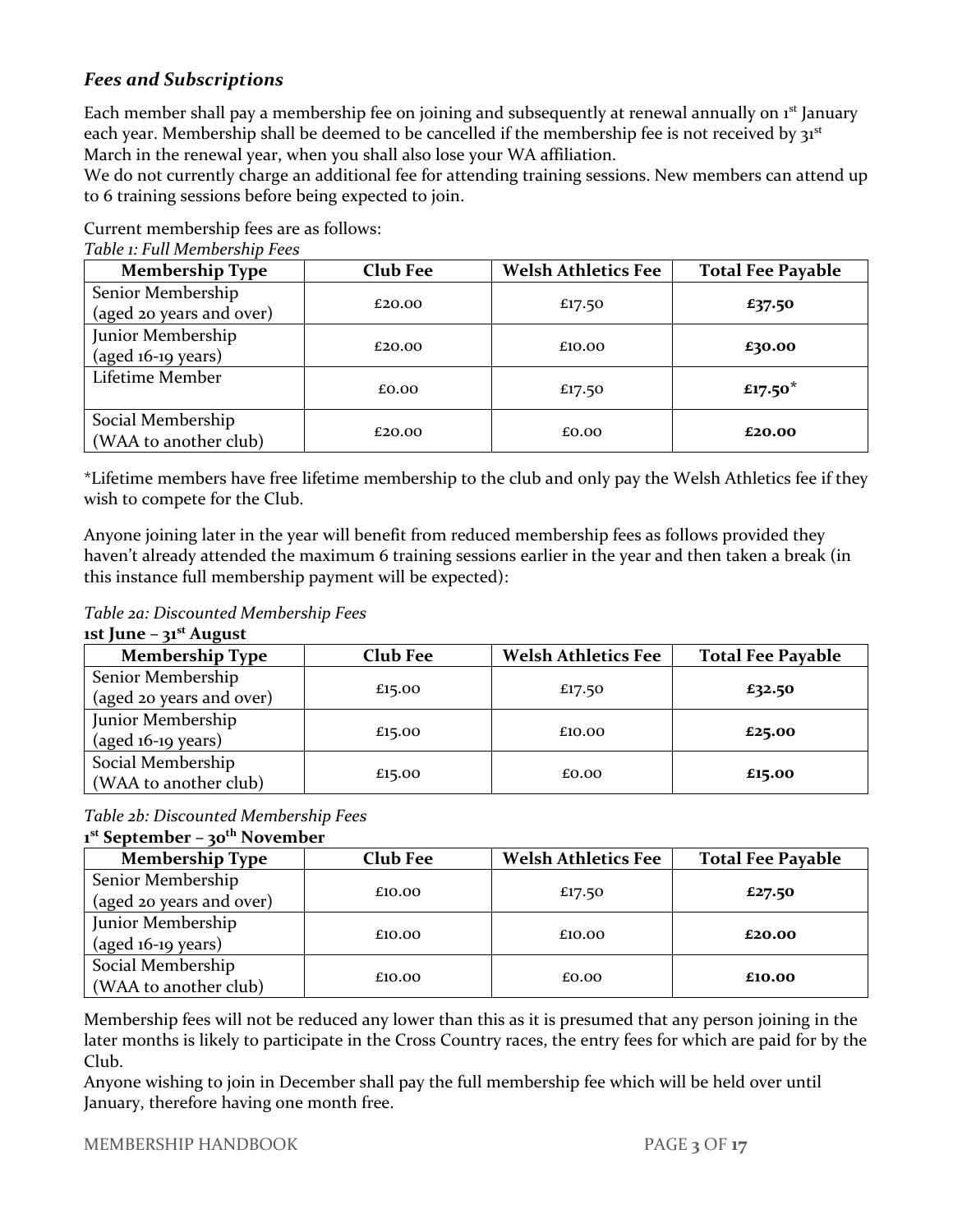# *What Is Included In Your Membership?*

- Affiliation to Welsh Athletics
- Reduced entry fees to many races
- Free entry to some races, finances allowing, such as Gwent Cross Country League
- Public Liability Insurance
- Access to two club training sessions per week as well as additional social running sessions
- Entry to club draw for London Marathon places (T&Cs apply)
- 10% off and free delivery from Sports Shoes online
- Corporate membership rate with RCT's Leisure for Life Scheme which includes unlimited access to all RCT leisure centres and swimming pools

Affiliation with Welsh Athletics offers you benefits such as the possibility to take part in the wide range of competitions and activities organised by the national governing body and the chance to be selected to represent Wales.

Additional benefits include:

- Annual Yearbook listing all competitions, contacts, information a must-have for every athlete
- Basic insurance
- An individual athlete profile linked to the Power of 10 / Run Britain
- Reduced entry fee to the Cardiff half marathon
- £2 entry fee reduction across a number of licensed road race events
- 10% discount at Run and Become
- 10% discount at Moti Running Store
- Discounted rates for Warm Weather Training camps through Expose Travel
- Discounted offers with Claridon Sports on travel tour packages to major European and World Athletics Championships [\(www.claridonsportstours.com\)](http://www.claridonsportstours.com/)
- Discounted fees for coaching courses when accessing the formal coach education pathway

## *What Do Members Need To Know?*

It is the responsibility of ALL members to ensure they are familiar with all the Club documents and policies, to include but not limited to,

- Club Constitution
- Club Code of Conduct
- Club Social Media Policy

All members need to know:

- Who the Club welfare officers are
- Who the Club first aiders are and the first aid procedure
- Who the Club Committee are
- Who the Club coaches and leaders are

Details of the above are contained within this document and/or can be found on our website.

## *Athlete Resignation*

To resign from the Club, you must inform the membership secretary in writing. No refunds will be given in respect of any un-expired period of membership.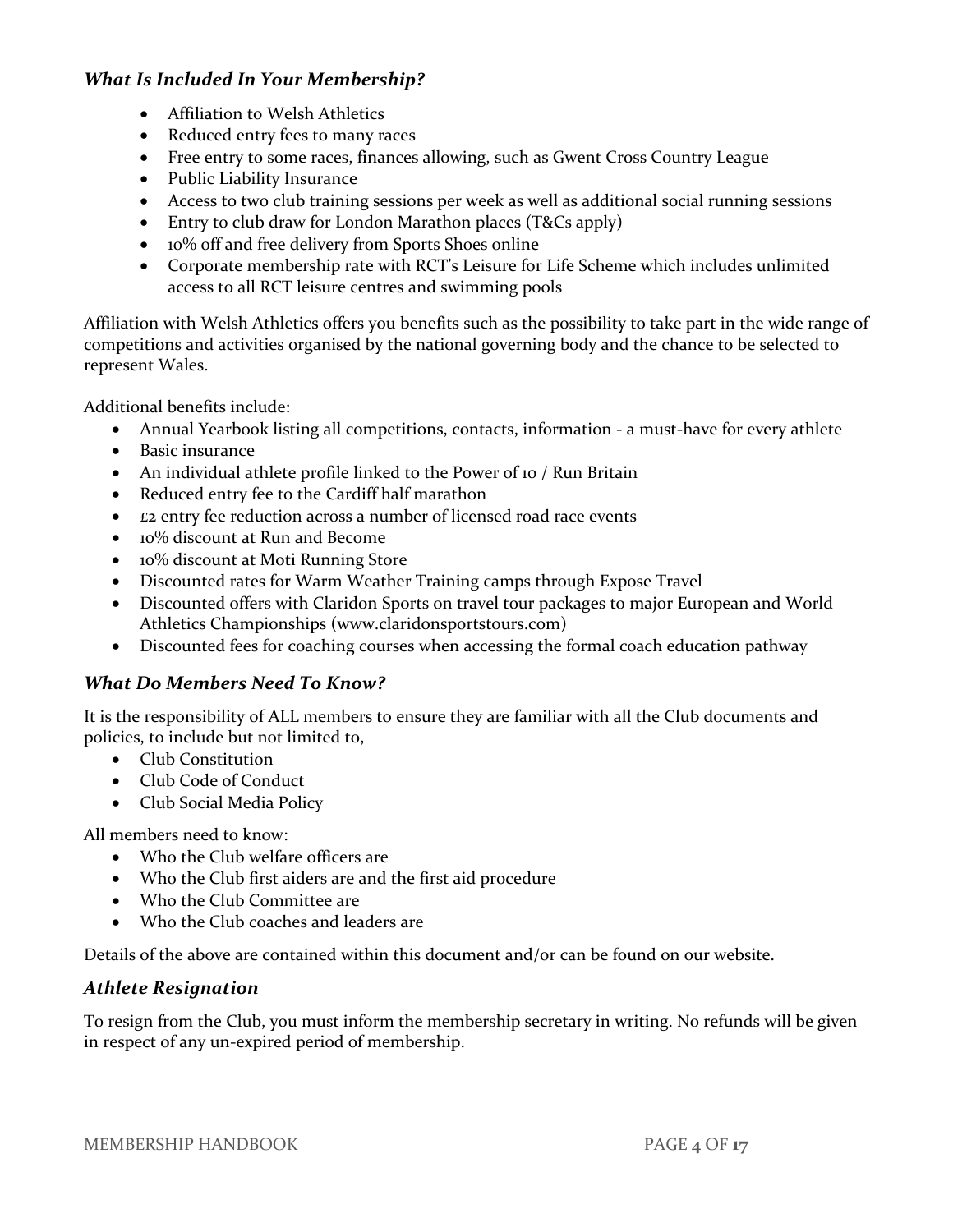# *Athlete Transfer*

There is a new online process for registered athletes moving their first claim membership between Welsh Athletics affiliated clubs.

This online process is for changing clubs within Wales only; if you are transferring to a club elsewhere in the UK you will need to complete the paper application form from the respective Home Nations Governing Body.

#### **Completing the online application**

- 1. Log in to your athlete portal [www.welshathletics.org/myprofile](http://www.welshathletics.org/myprofile) using your own URN and password.
- 2. Once logged in, click on the "Club Transfer" tab found on the left-hand side of the screen. This will bring up the "First Claim Club Transfer" screen
- 3. To start the change of club application, click on the "start new transfer" button.
- 4. Enter the name of the new club you are transferring to in the relevant space and enter any comments you want to send to the club you are wishing to leave. Once both boxes are completed, click the box in the bottom left-hand corner once you have read and agreed with the terms and conditions for the transfer. If exempt from payment (U15s) you will be taken to the transfer complete screen.
- 5. Billing Information. Please complete the marked boxes for the address your payment card is registered to and then click the "review and pay" button.
- 6. Review your details are correct on the next screen and check the confirmation box in the bottom left-hand of the screen, and then click on the "go to payment" button to proceed to the next screen.
- 7. Select your payment method and enter the request card details. Once entered click on the "Pay £10 now" button and complete your change of club transfer.

A club transfer complete screen will appear giving details of the next stage of the process and contact details for Welsh Athletics. You will be kept informed on the progress of your application by email

#### **Change of club involving other Home Countries**

If you are moving from a Welsh club to an English club you will need to complete the paper transfer form and send to England Athletics with the appropriate transfer fee.

If you are moving from an English club to a Welsh club you will need to complete the paper transfer form and send to Welsh Athletics with the appropriate transfer fee.

#### *NOTE: All athletes who have been registered with a club within the last 3 years will need to go through the transfer process.*

Applications must be received by the tenth of the month and will take effect from the first day of the following month. Any applications received after the tenth will be held over to the next month. Most transfers are automatic now but if an athlete makes a second transfer application within a twelve month period the transfer date is not the first of the following month but takes effect three months later. In certain circumstances athletes are eligible to appeal against this decision,

If you require any help with this, please contact the membership secretary for more information.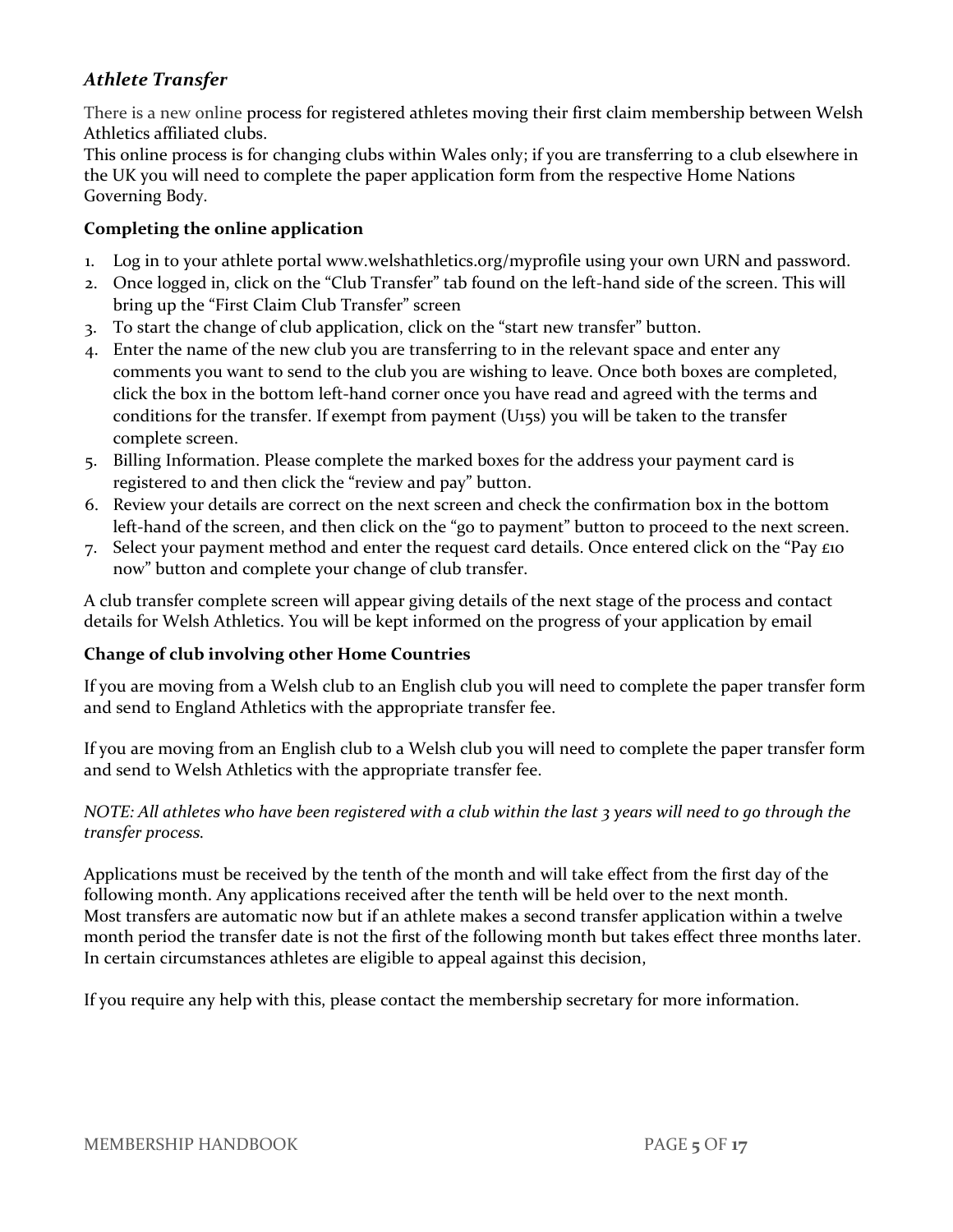# **Training And Coaching**

# *When And Where Do We Train?*

These are our official club training sessions:

#### **Tuesday Nights – Club Training Session**

| Where: | Hopkinstown Cricket Club, Hopkinstown Road, Pontypridd, CF37 2PR.     |
|--------|-----------------------------------------------------------------------|
| When:  | $6.45$ pm start                                                       |
|        | Meet on the wooden terrace outside the changing rooms.                |
|        | Parking, showers, changing facilities, and refreshments are available |

#### **Thursday Nights – Club Training Session**

Where: USW Sports Park, Main Avenue, Treforest Industrial Estate, CF37 5UP When: 6.45pm start Meet in the reception of the old building. Parking, showers, changing facilities, and refreshments are available

These are additional club training sessions that may be offered throughout the year. It is worth checking the club Facebook page to see if these sessions are taking place each week.

#### **Monday Nights – Track Session**

| <b>Where:</b> | Bargoed Race Track, Bargoed Park, Moorland Road, Bargoed, CF81 8PS |
|---------------|--------------------------------------------------------------------|
| When:         | 6.30pm start                                                       |
|               | Limited parking. No other facilities available.                    |

#### **Monday Nights – Hill Reps Session**

| <b>Where:</b> | Powerstation Hill, Treforest                    |
|---------------|-------------------------------------------------|
| <b>When:</b>  | 6.30pm start                                    |
|               | Limited parking. No other facilities available. |

#### **Wednesday Nights – Tempo Run**

**Where:** Taff's Well Train Station **When:** 6pm start Parking. No other facilities available.

#### **Saturday/Sunday – Slow Long Run**

These take place at any time over the weekend and are usually posted on the club Facebook page.

## *Training Fees*

All our club sessions are free to fully paid members.

Potential new members can attend up to 6 club sessions before they are expected to join.

#### *Training Sessions*

Weekly training schedules can be found on the club website and the club Facebook page.

Throughout the year we offer a variety of different training sessions.

#### **Speed Reps: (and track sessions)**

- These sessions consist of several laps of 200 m, 400 m, 600 m, 800 m, 1 km or 1 mile, or any combinations and variations on this theme.
- Each lap is followed by a short rest period to allow you to recover slightly before the next rep
- There is no obligation to complete all laps, it's better to get home in one piece than complete all laps and injure yourself!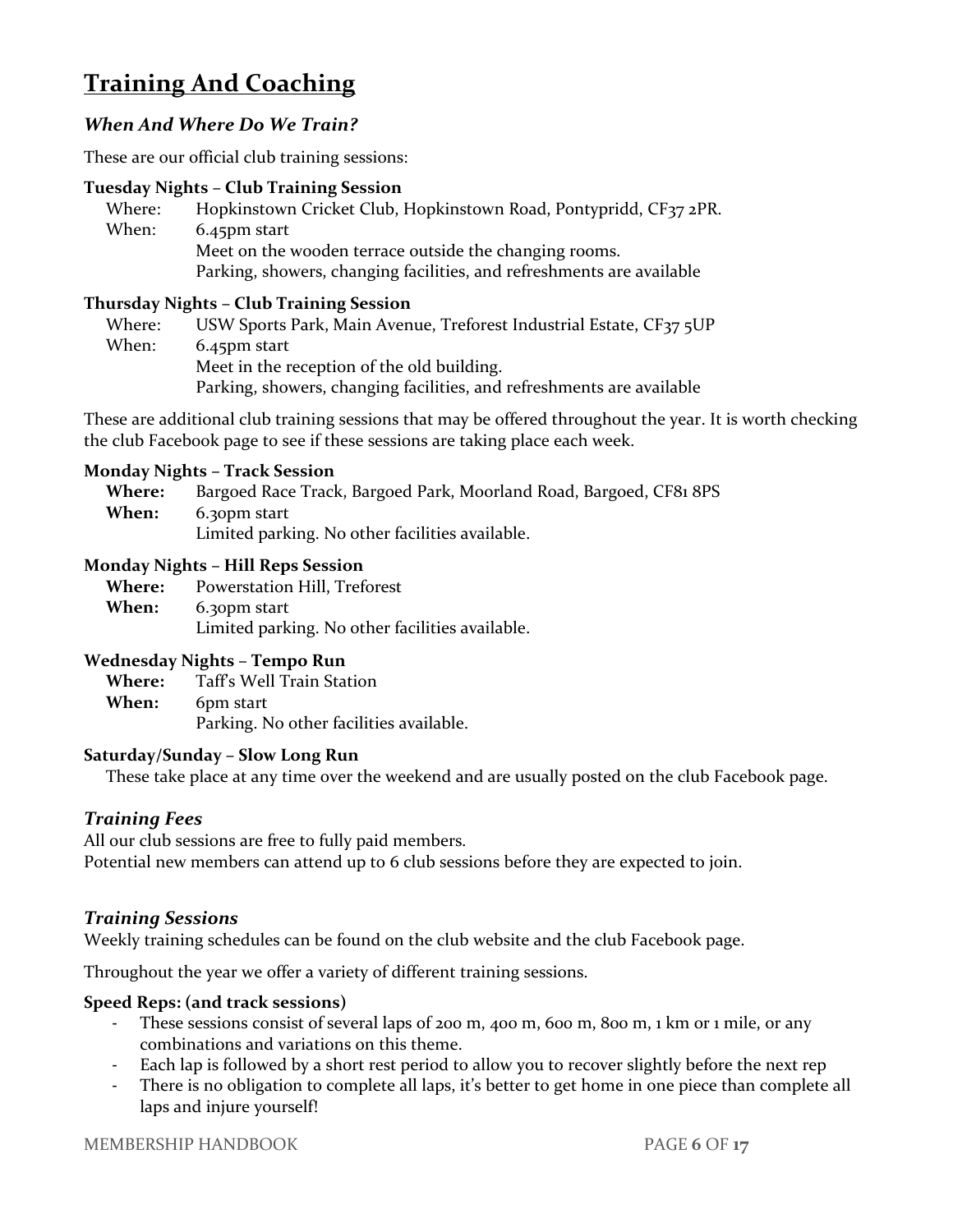#### **Hill Reps:**

- These sessions involve hills of varying degrees of steepness
- Several laps are completed per session
- The intention behind hill efforts is that you increase your speed on the uphill section and then recover on the downhill section.
- There is no rest period on hill repeats, the intervals are broken up by the downhill section.
- There is no obligation to complete all the reps and the session can be varied by doing shorter or longer reps.

#### **Field Sessions:**

- Held on the university playing fields on dry nights in the summer months
- Usually consist of shuttle runs, circuits, figure of 8, fartlek, pair running, etc.

#### **Tempo Runs:**

- We have several routes we which rotate on a regular basis
- Each run is usually between 6 and 10 miles
- There are possible short cuts for most, but not all, routes and these will be offered to those not choosing to complete the whole route.

#### **Trail Runs and Torch Runs:**

- Occasionally we like to get away from the roads and head for the hills
- Appropriate footwear should be worn for the terrain
- In the winter months a head torch is required

#### **Club Handicap Race:**

- Takes place on the last Thursday of 9 months of the year (the exceptions are June, July and August)
- All members are encouraged to take part
- The slower members start first followed by the faster members at various time increments.
- The winner receives a personal trophy to keep and gets to take home the Handicap trophy for a month.

## *Health and Safety in Training*

The following advice is intended to keep our runners safe at ALL times.

It is essential that whilst out running as a club we are seen to be polite, responsible, set a good example, and not put others at risk.

#### **All club members must take personal responsibility for their own safety.**

#### **Be Suitably Dressed; we train all year and in all weathers.**

- Wear baselayers, hats and gloves in freezing weather.
- At night, always wear light-coloured clothing plus a reflective (not just fluorescent) bib or sash. Clip on flashers are a great way to be seen.

#### **Always Face Oncoming Traffic**

- Run on the right-hand side of the road if there is no pavement.
- The only exception is right-hand bends in this case, cross over well beforehand, and cross back afterwards. This way, you can always see what's coming and take evasive action if necessary.
- Never assume you've been seen Always be cautious with traffic.

#### **Be Considerate of Other Road/Pavement Users**

• Do not run on the road when there are adequate pavements.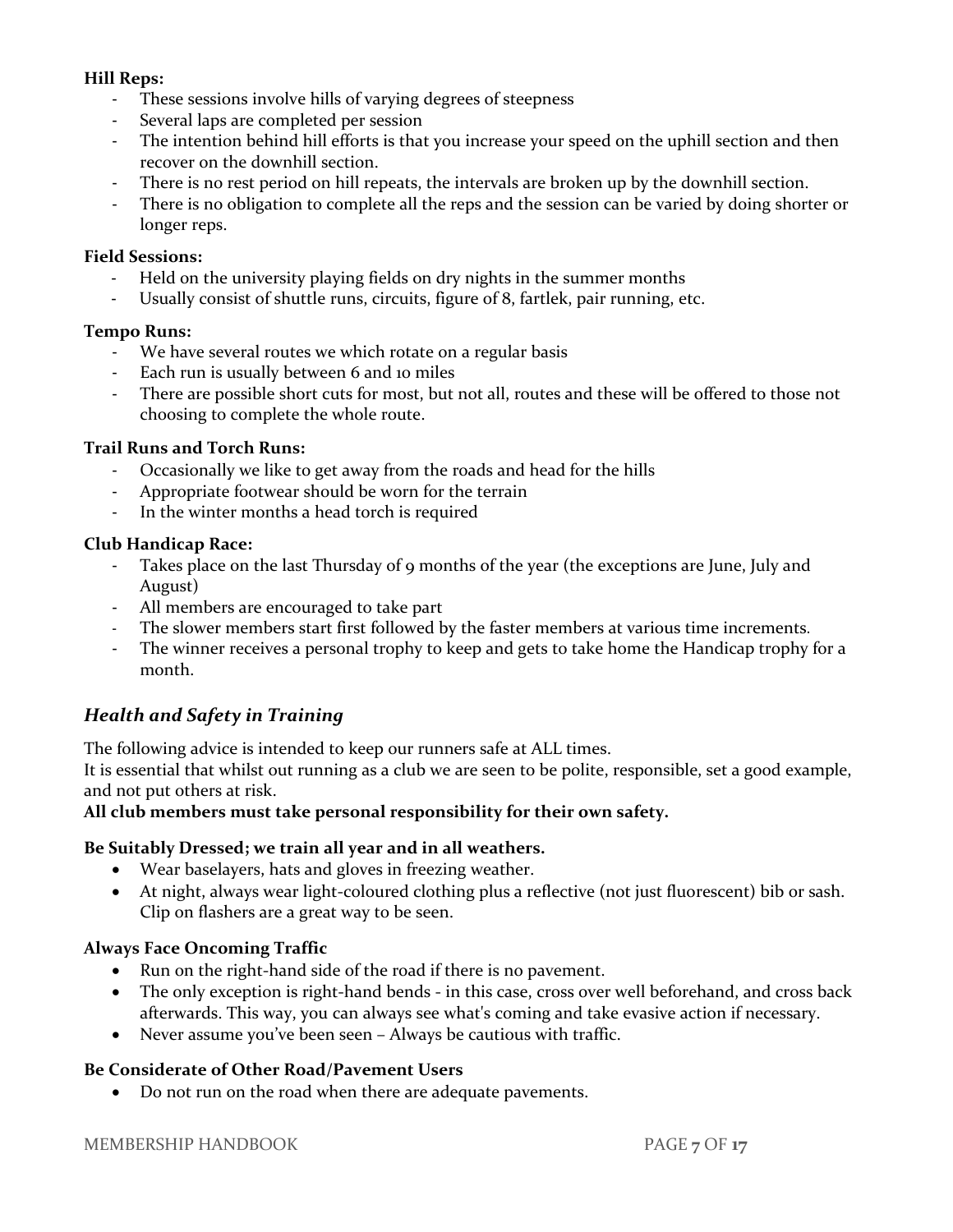- Pay particular attention at road junctions or entrances. Do NOT step off the pavement without checking ahead & behind.
- NEVER run across the road in front of cars!
- Do NOT force pedestrians into the road.

## **Be Aware – Look & Listen**

- Your ears are part of your personal safety equipment!
- If you listen to music while you run you are placing yourself at HIGHER RISK of an accident.

# **Consider Your Personal Safety**

- Avoid running alone in unpopulated, unfamiliar areas and stay away from trails surrounded by heavy brush
- Don't stop to give directions to strangers in cars if you are running alone.
- Carry a mobile phone if you are on your own.
- Stick with your group and ensure the group stays together.
- If you have to depart from the group for any reason make sure you tell someone else in the group where you are going.

# **Before Setting Out**

- Know who's in your group, who's leading and who's at the back.
- Know your route and stick to it.
- Know the distance, and make sure you are up to it.
- Be aware of conditions, e.g. freezing temperatures, icy/slippery pavements, etc.

# **If Leaving Street-Lit Areas**

- Wear a head torch or take a small hand torch! It helps drivers/other people see you.
- If you cannot see where you are putting your feet SLOW DOWN OR WALK.

# **Consider How You Would Get Help**

- Make sure someone knows your route & schedule.
- Take a mobile phone.

# *Medical Conditions*

All members of the club must declare themselves medically fit to run at their own risk and shall not hold the club responsible for any incident occurring through a personal medical condition or injury. Members with any medical conditions must ensure that they carry with them the relevant details of the condition and their name, address and emergency contact details.

# *First Aid*

The Club has several first aiders and their details are posted on the club website and can be found later in this document. We have a policy for dealing with incidents and accidents:

- Group leaders must ensure that they, or a member of their group, have a mobile phone
- If an accident/incident occurs and a first aider is not present, then the emergency services should be contacted.
- After the accident/incident has been dealt with the first aider/group leader must complete an Accident and Incident Report Form to be submitted to UK Athletics
- <http://www.welshathletics.org/media/108923/accident%20form.pdf>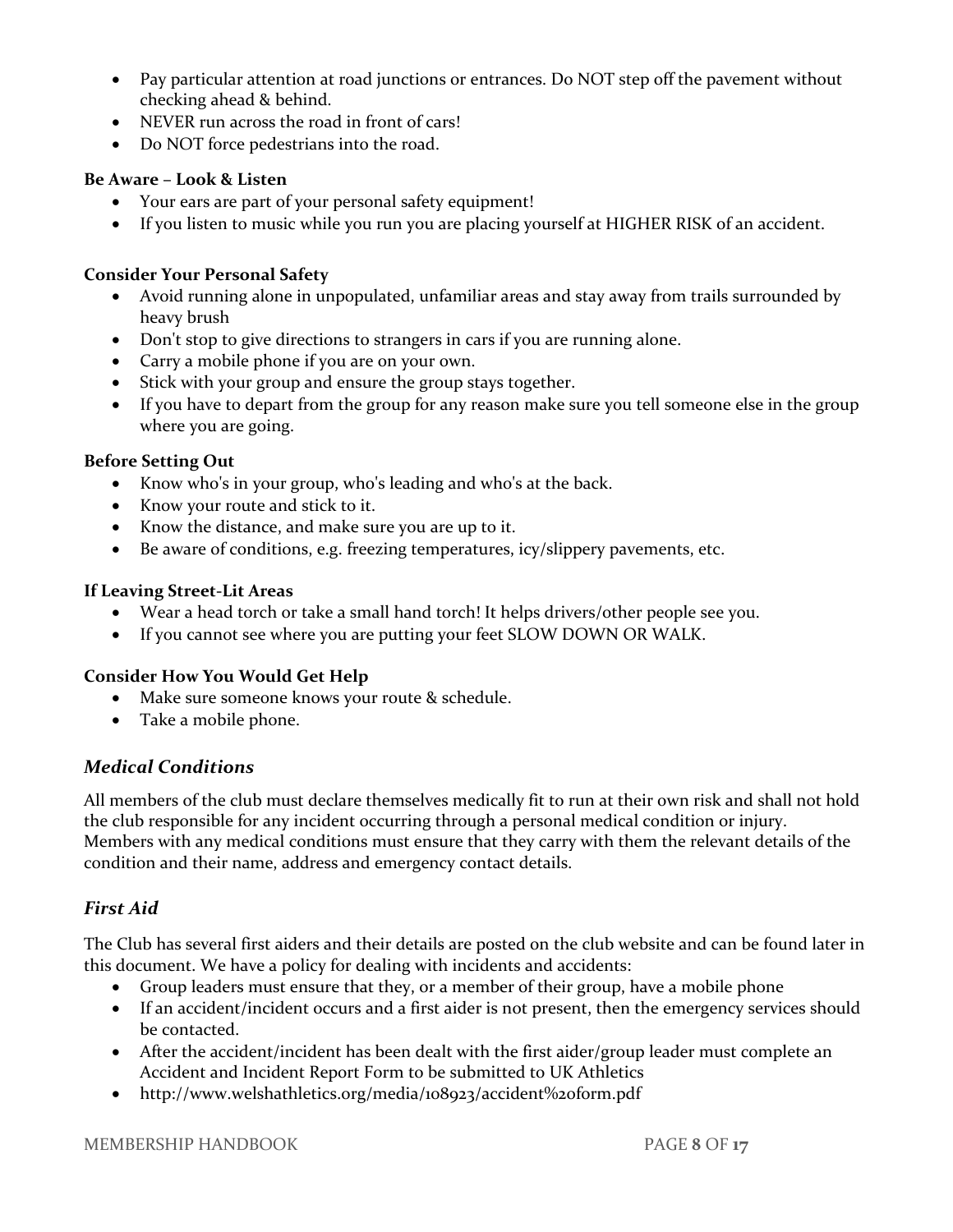# *Club Leaders and Coaches*

The Club is committed to improving the standard of its coaching and is constantly looking for members to get involved and undertake formal qualifications. All group leaders must have a valid UK Athletics Leadership in Running Fitness qualification. All Club coaches must have a valid UK Athletics Coach in Running Fitness qualification or a valid UKA Coach License. Additionally, all coaches and leaders undergo Enhanced Disclosure and Barring Service (DBS) checks in line with UK Athletics practice.

# **Races and Competing**

## *Our Races*

The Club organizes 3 races each year. It is expected, as a condition of your membership, that you will volunteer to marshal **at least one** of these races each year.

#### **The Reverse 10**

A 10 mile race starting from Tredomen House, Hengoed, CF82 7FQ.

The course is mainly run on tarmac paths with a small section on trail paths. The course in undulating with one uphill and downhill section and is run through two parks of outstanding beauty.

The race is suitable for runners of all abilities over the age of 17.

Prizes are awarded to the first 3 men and women to finish. Awards are also presented to the first male and female within the age categories. Team prizes will be awarded to first male and female team. T-shirts are awarded to all finishers.

#### **Treforest 10k**

10 km road race starting from The Pottery pub on Treforest Industrial Estate, Treforest, Pontypridd, CF37 5YR.

The first 2km are flat, followed by a 500m uphill section, 3km of undulating roads though Gwaelod-y-Garth, with a final, flat 4.5km section towards the finish line.

The race is suitable for runners of all abilities over the age of 16.

Prizes are awarded to the first 3 men and women to finish. Awards are also presented to the first male and female within the age categories. Team prizes will be awarded to first male and female team.

#### **The Loop Race**

A 6 mile off road race starting from Barry Sidings Country Park, near Hopkinstown Cricket Club The first 3 miles are uphill, followed by a 1 mile flat section, before a 2 mile fast downhill section towards the finish line.

This event also includes 3 children's race of 100 m, 1 km and 2 km for different age categories.

Some of the volunteer roles required to ensure these events run smoothly are:

- Course marshals
- $\bullet$  Lead bike(s)
- Tail runner(s)
- Water station marshals
- Race registration
- Start / Finish teams

This list is not exhaustive, please see the Volunteers section later in this handbook for more information.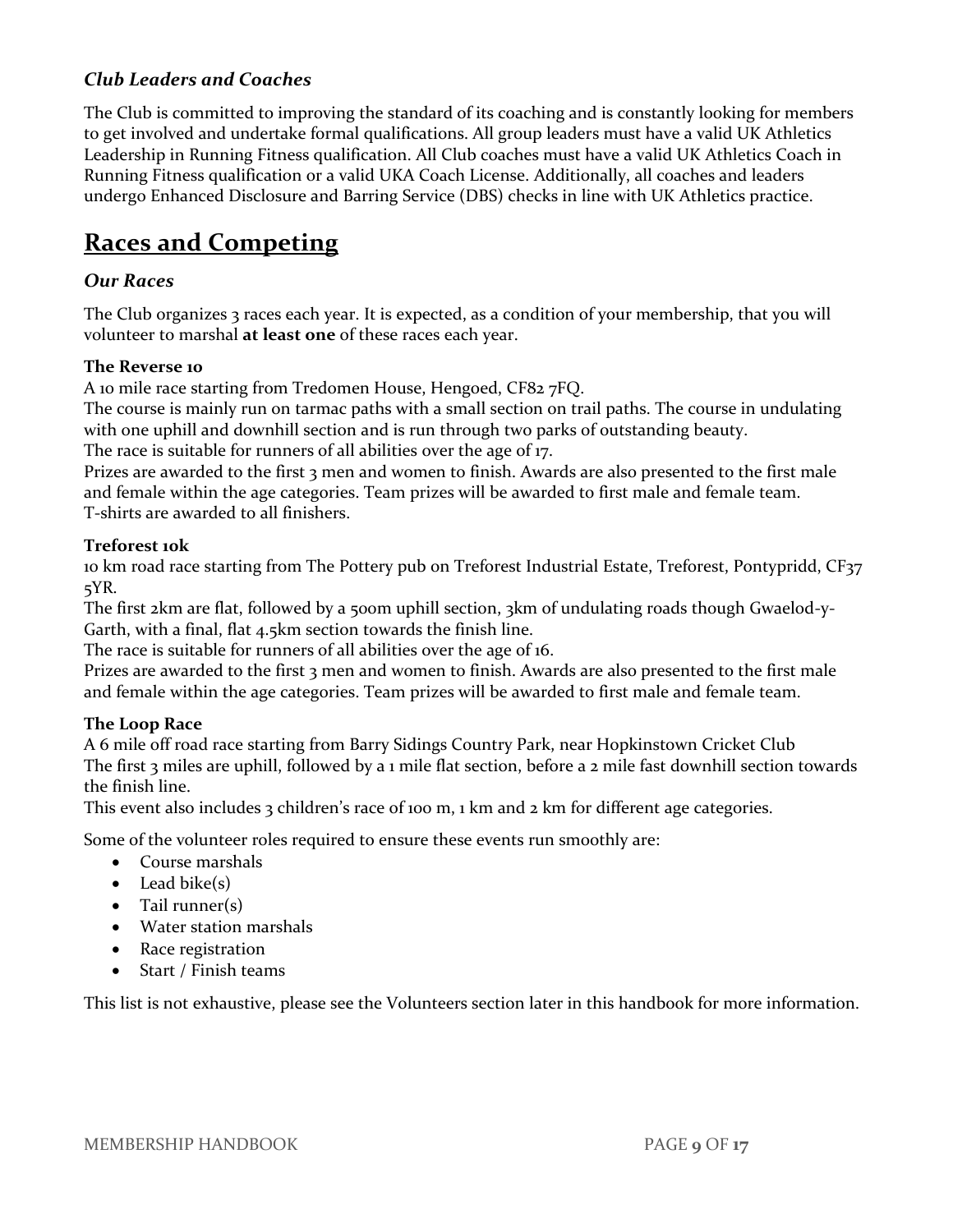# *Club Championship*

The Club Championship is a league designed to reward members who represent the club at races and raise the profile of the club, to reward their performances at these races, and to acknowledge their commitment to the club throughout the year.

The objective of the Club Championship is to encourage as many members as possible to train, improve, and enjoy their running.

#### **Rules**

- 1. You must be a paid member of Pontypridd Roadents AC for the results to count. Any race you participate in before joining or before paying Club membership fees will not count towards your result.
- 2. You must enter the club/team name as 'Pontypridd Roadents AC' on race entry forms in order to make it easier for the Championship secretary to find your result. Any variations on this name may result in your points not being allocated, especially if your race time cannot be easily found.
- 3. You must wear a club vest. The only exceptions are parkrun, a marathon where a charity vest may be worn, and an ultra race where specific kit is required.
- 4. Any member who transfers their race number to another runner and who does not change the ownership of that race number through the correct channels with the race organisers will not have the points allocated. It is the responsibility of the runner to inform the Championship secretary of any changes prior to or within one week of the event taking place.
- 5. The Road Championship and Off-Road Championship are separate competitions and all members are eligible to compete for both awards.
- 6. Events may be changed at the discretion of the club committee.

#### **Points Allocation**

- 1. The first member to finish gets 1 point, the second gets 2 points, the third 3 points and so on down to the last member to finish. The aim is to get the lowest score.
- 2. You need to complete a minimum of 4 races out of 6 to get your score. (You will only be scored off your best 4 races).
- 3. If you don't complete 4 races, then you can't place in the final standings.
- 4. If there is a tie-break then the  $5<sup>th</sup>$  race will be used if there is one. Then the  $6<sup>th</sup>$  result if the points are still level after the  $5^{\text{th}}$ .
- 5. If, after all options have been looked at, there is still a tie-break situation it will be decided on the number of races marshalled.
- 6. Points will be allocated within each division and not across the board.

Please check the Club website for the most up to date information regarding the Club Championship events.

## *Competitions*

#### **Cross Country**

During the winter months the club encourages its members to compete in the Gwent Cross Country League. The Club pays the entry fees for all members who wish to take park. Members of all abilities are eligible to compete and all finishers score points for the Club.

More information can be obtained from the Cross Country Team Captain or Vice Captain or by visiting the Gwent League website https://www.gwent-league.org.uk/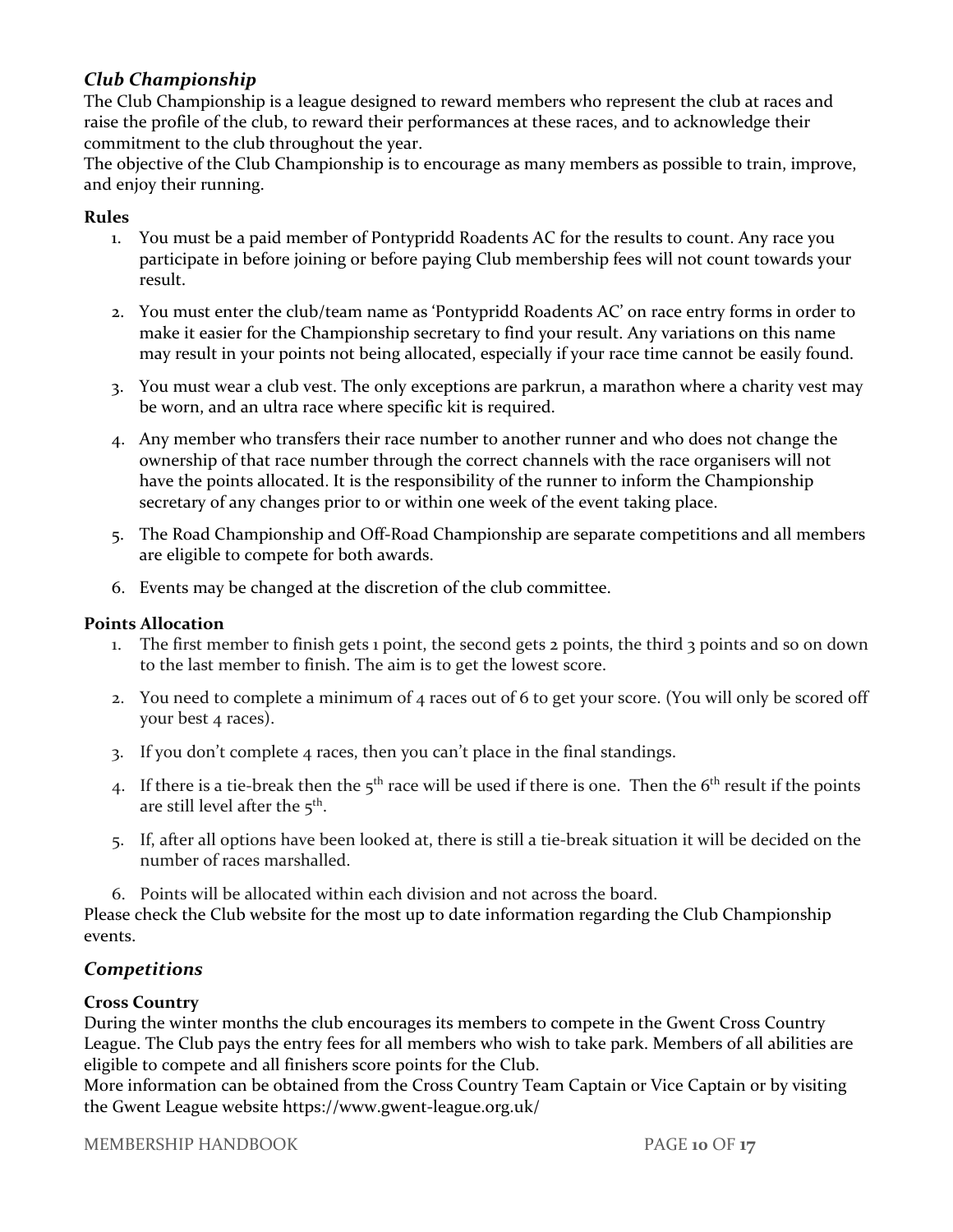#### **Welsh Castles Relay**

This event is a 20-stage relay event from Caernarvon Castle in North Wales to Cardiff Castle in South Wales and takes place over 2 days.

Each year the Club endeavours to enter at least one team into the WCR.

Volunteers are required to marshal one leg of the course.

More information can be obtained from the Road Race Captain or Vice Captain or by visiting the WCR website<http://www.lescroupiersrunningclub.org.uk/welsh-castles-relay-2016/>

To be eligible for team selection all members wishing to be considered must meet the criteria outlined in the following document: Castles Relay Selection Process.

Depending on the Club finances available the Club Committee may agree to pay the entry fee for this event and/or minibus hire, however it is expected that any runner wishing to take part would willingly pay their entry fee and transport costs as they would for any other race.

#### **RACK Raid**

The Rack Raid was established in 1993 and is a relay race involving over 100 miles of racing split into 13 stages of varying distances.

The race begins at Grosmont Castle at around 7:30am and finishes at Castell-Y-Bwch at around 7:00pm. Entry to this race is by invitation only and entry is capped at 25 teams. The club tries to enter at least one team into this event.

More information can be obtained from the Road Race Captain or Vice Captain or by visiting the Fairwater Runners website

<http://fairwater-runners-cwmbran.org.uk/content/rack-raid>

This event is open to all members of the club; there is currently no selection process.

Depending on the Club finances available the Club Committee may agree to pay the entry fee for this event and/or minibus hire, however it is expected that any runner wishing to take part would willingly pay their entry fee and transport costs as they would for any other race.

#### **Other Events**

There are several other events that the club encourages members to take part in, such as Cosmeston Relays, National Road Relays, and races held by other local running clubs. Keep an eye on the Club Facebook page to find out what and when these are.

## *Club Handicap Races*

On the last Thursday of every month, except June, July and August, the club holds a handicap race which is open to anyone wishing to take part. The race starts at 6:30pm from the university playing fields on the Treforest industrial estate and ends on the main road out in front, a full course description with map can be found below. The race features a staggered start in order of slowest to fastest runners, the timings of when each runner begins is confirmed on the evening. The idea is that all runners should finish at roughly the same time. Winners of this race are those who make the biggest improvements from each race to the next, so there is plenty of opportunity for anyone to win to matter what speed they run.

The prize for winning the race is a large club trophy and a small individual keepsake.

If you would like to take part in the handicap race then just keep an eye out in our Facebook page where a post will be added near the time of the next race asking for confirmation for who will be attending. This makes it easier for the organiser to work out each participant's starting times before the race start.

#### **Route Description**

The current handicap course starts outside the changing rooms on the playing fields on the Treforest Industrial Estate, you then run down the estate and right through Taff's Well on the main road, then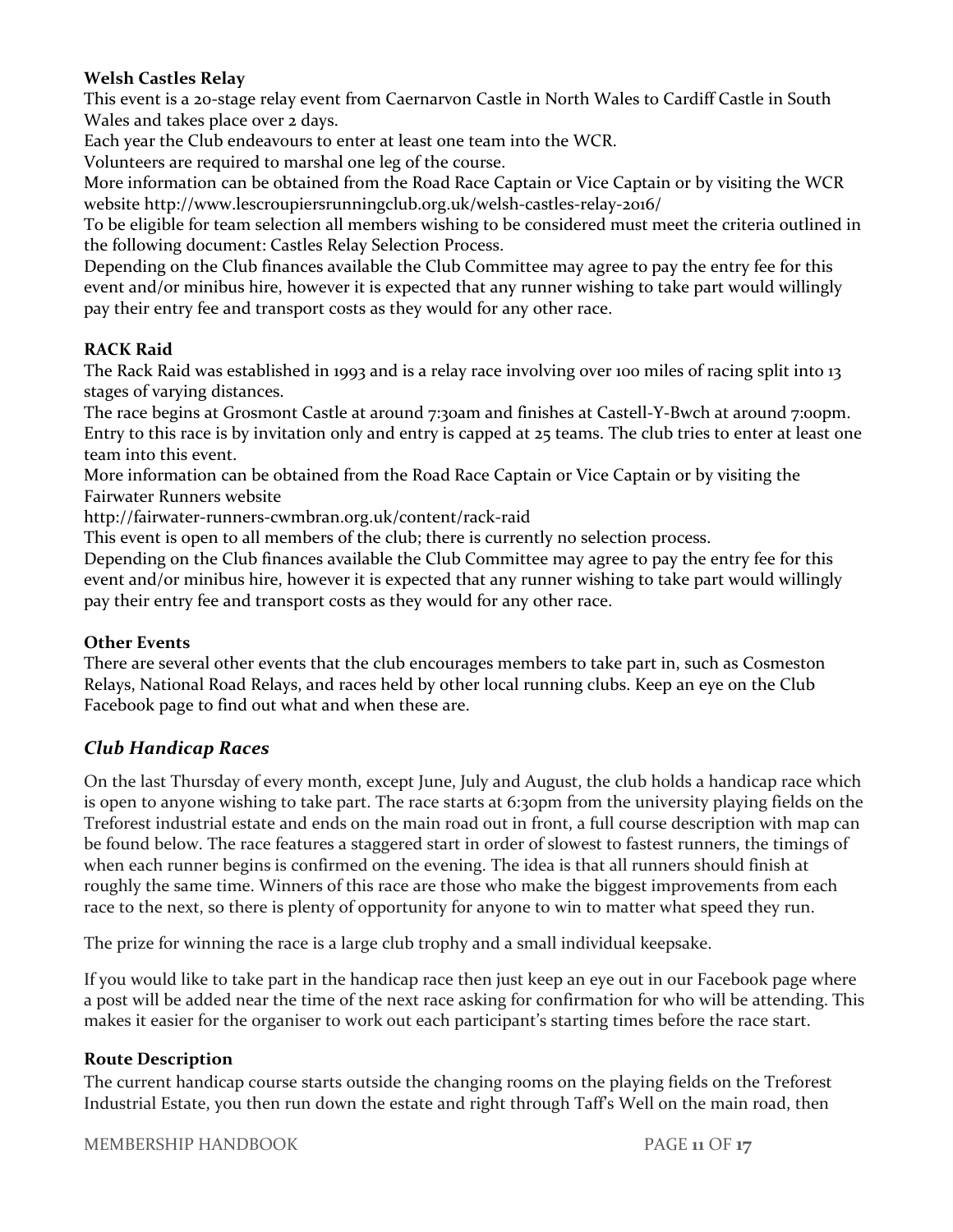looping in front of Taff's Well train station through the industrial estate until the top of the rise and dropping onto the trail which takes you past Taff's Well Rugby pitch, the trail then takes you all the way back to the Treforest Industrial Estate, you then turn left and run back up the estate finishing at the bus shelter opposite the Pottery pub. **Total Distance:** approximately 5.25 miles (8.5km) A map of the route can be found on the Club Website http://www.pontypriddroadentsac.org.uk/handicap-races/

# *London Marathon*

Athletics clubs associated with UK Athletics can apply for club entry places into the London Marathon. The number of entries given to each club is based on the number of first claim members over the age of 18.

These places are awarded to eligible club members using a ballot system.

To be eligible to enter the Club ballot you:

- Must be a paid-up member prior to April of the year the draw will take place
- Must have entered the London Marathon public ballot and been unsuccessful (i.e. have a London Marathon rejection letter or email).
- Must not have run in the London Marathon using a club ballot place in the previous year.
- Must have marshalled at one of our Club races in the ballot year.

The Club ballot is usually drawn at the AGM in November. To enter the Club ballot you must forward your rejection letter or email to the club secretary, who will check your eligibility. Names will be pulled out of a bag by an independent person until all available places are filled. Some names will also be drawn as reserves in the event that the ballot winner should become injured or need to withdraw for other reasons.

If you are successful you will be sent a registration link by email by the club secretary, and you will need to register and pay for your place by the specified date (usually in January) or the place will become void. Once you have registered and paid, the same London Marathon terms and conditions apply as for public ballot places.

# **Club Management and Communication**

# *Club Management*

The management of the Club is administered by the Club Committee which is elected at the Annual General Meeting. The Committee is responsible for the operation of the Club, providing oversight in the following areas: road running, cross country, coaching and coach development, maintaining accurate financial records, maintaining accurate membership records, etc. The Committee's actions are guided by the Club Constitution, Code of Conduct and other Policies.

# *Communication*

We have several communication pathways to help keep you informed of everything that is happening in the club. We can provide the information, but it is up to members to keep abreast of any changes by paying attention to these pathways for updates.

- Website **<http://www.pontypriddroadentsac.org.uk/>**
	- o this is where a large amount of our club information is kept
- Email **[pontypriddroadents@hotmail.co.uk](mailto:pontypriddroadents@hotmail.co.uk)**
	- o this is the email to use for general enquiries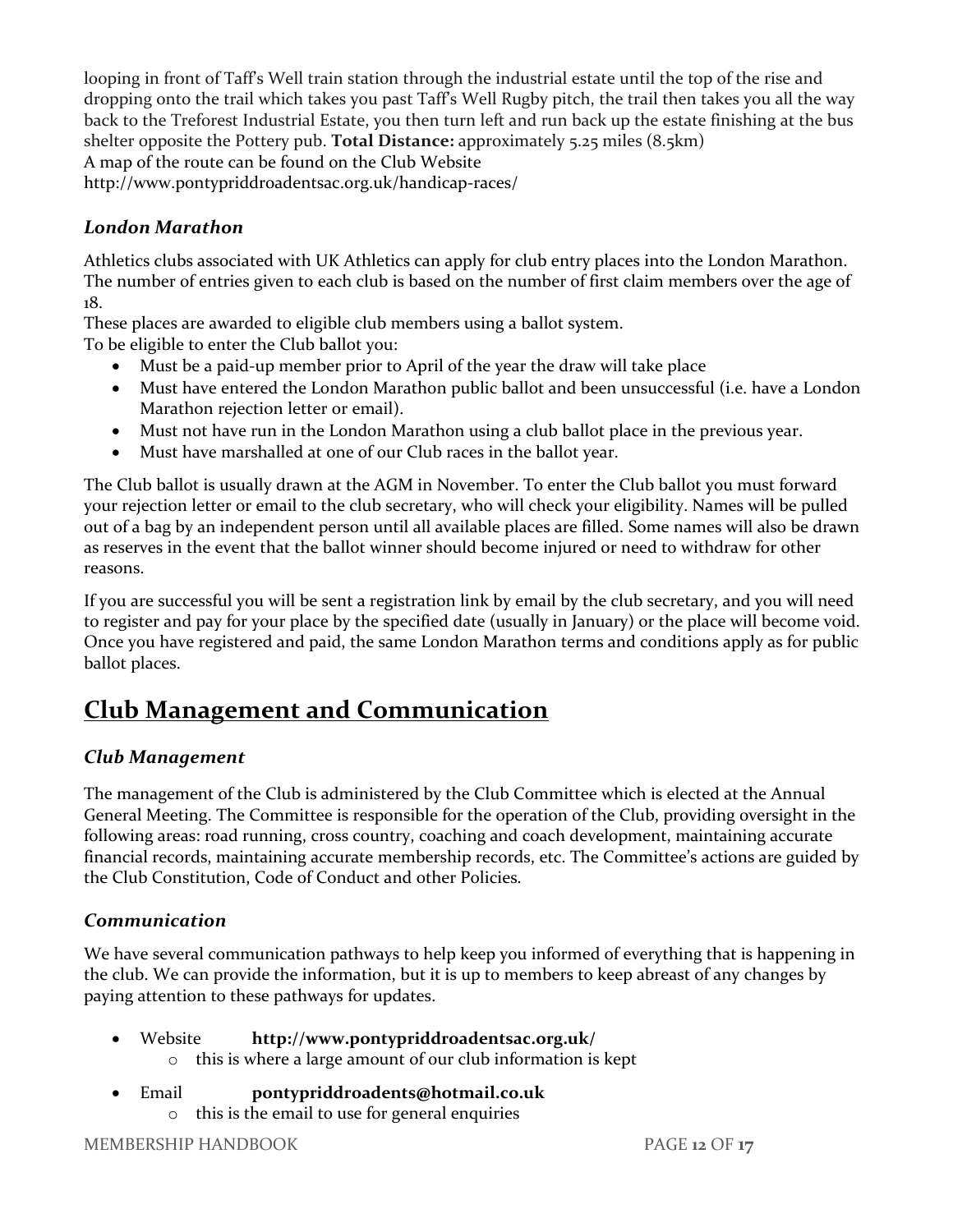- Email **[roadentsnews@gmail.com](mailto:roadentsnews@gmail.com)**
	- o this is the email to use for membership queries
	- $\circ$  if you have provided us with your email address you may receive important club information from either of these email accounts
- Facebook **[www.facebook.com/groups/421474171253418/](http://www.facebook.com/groups/421474171253418/)**
	- $\circ$  this group is open to the public; anyone can see who is in the group. All the posts within it are public and can be viewed by anyone on Facebook regardless of whether they have joined the group
- Facebook **[www.facebook.com/groups/584169348317939/](http://www.facebook.com/groups/584169348317939/)**
	- $\circ$  this group is private; only fully paid up members have access. All the posts are private and can only be seen by the people in the group
- Twitter **@pontyroadents**
	- o anyone can follow and share posts
- Instagram **pontyroadents**
	- o anyone can follow
- Announcements
	- o these may be made at the start of training sessions on Tuesday and Thursday
- Club Meetings
	- $\circ$  the Club holds regular committee meetings throughout the year as well as the Annual General Meeting (AGM). Meeting minutes are posted in the Members Only Facebook group, it is your responsibility to read the minutes provided so that you are aware of committee decisions and any changes.

# *Club Welfare*

The Club has Welfare Officers whose role is to advise and support the club to adhere to codes of conduct and good practice. They will also respond to suspected breaches of welfare policies and procedures and will advise committee members how to respond appropriately. The Welfare Officers are the first point of contact for anyone who has concerns about welfare, poor practice or abuse. See the Contact Information section of this document for Welfare Officer's contact details.

## *Volunteers*

Like many sports clubs we are run entirely by volunteers. The more volunteers we have the better the club is run and the less the workload for those involved. We need people to help with a variety of jobs including; coaching, group leaders, committee members, social event organisers, and race marshals.

**Coaches/Leaders:** coaches (CiRF) and LiRF qualified members are expected to create, organise and/or lead Club training sessions and training plans, as well as offer support and guidance to new members.

**Committee Members:** have various roles as outlined in the Club Constitution

**Social Event Organisers:** are primarily involved with organising the Club's Christmas party and Presentation Evening, however the Club is always looking for suggestions for other events.

**Race Marshals:** it is an expectation as part of your membership with the Club that you will be available to help with or marshal at least one of our Club races each year. If you wish to compete in one of our Club races you are expected to provide someone else to marshal in your place.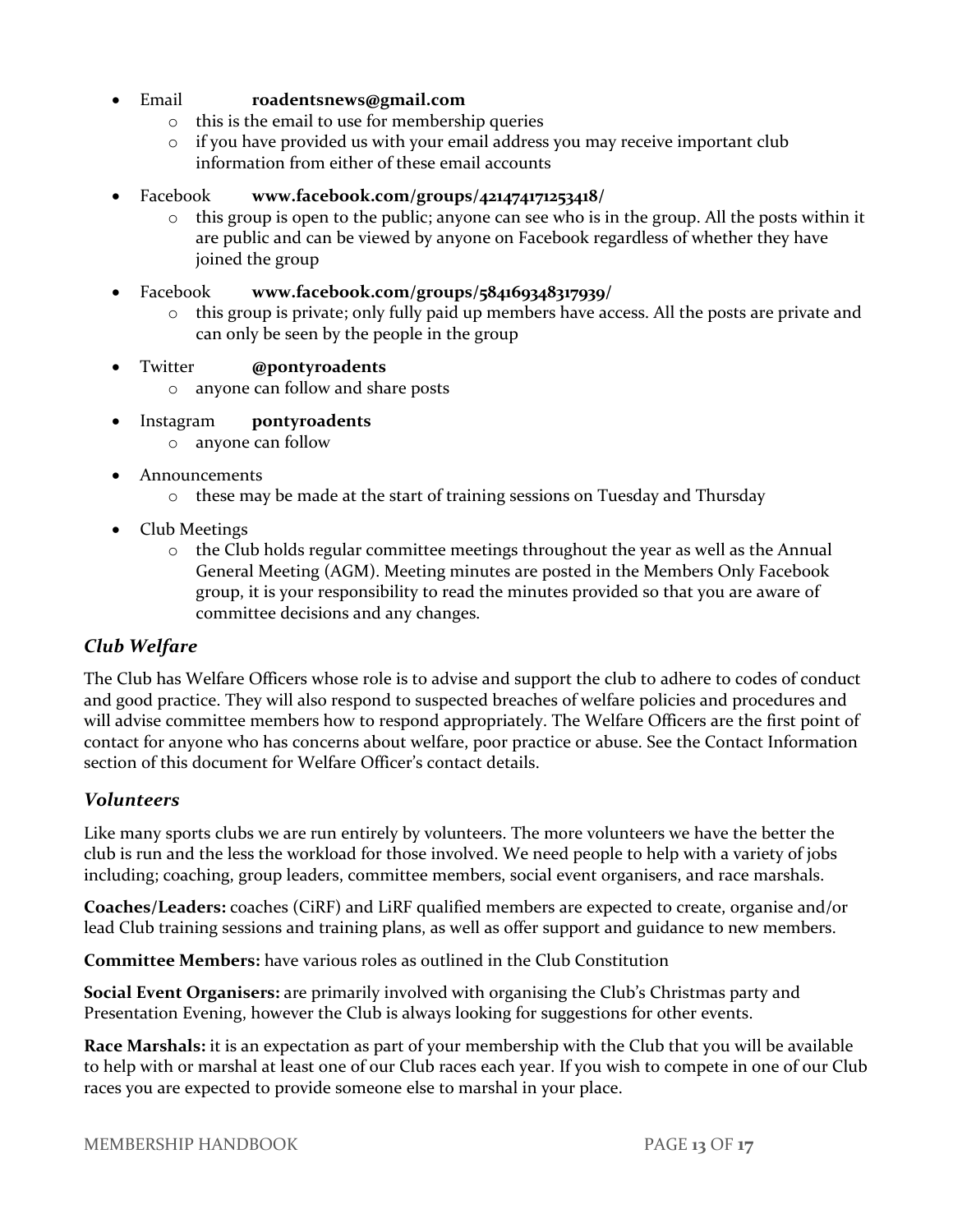Some of the volunteer roles required to ensure these events run smoothly are:

- Course markers
	- o Mark the course with tape, signs and painted arrows
	- o Checks the route for any new potential hazards prior to the race
- Car parking
	- o Guides cars to correct areas
	- o Prevents parking in an obstructive manner
	- o Communicates when areas are full
	- o Directs runners to race registration
- Start team
	- o Ensures race information is available to runners and race referee
	- o Gazebo erection
	- o Race announcements
	- o Chip timing support
- Head Marshal
	- o Organises course marshal points ahead of time
	- o Ensures all course marshals attend a marshal briefing and answers any questions they have
	- o Ensures all course marshals know where they are going and what their responsibilities are
	- o Ensures all course marshals have emergency contact information
- Course marshals
	- o Are expected to stay alert to potential hazards
	- o Guides runners in the right direction
	- o Informs the general public about the race
	- o May be required to put out race signs and collect back in
- $\bullet$  Lead bike(s)
	- o Leads the runners around the correct course
	- o Alerts marshals that runners are expected
	- o Alerts the public to the race taking place
- Tail runner(s)
	- o Ensures the last runners are well enough to complete the race
	- o Alerts marshals to the end of the race
	- o May be required to collect race signs
- Water station marshals
	- o Set up and take down the water station tables
	- o Provides drinks to the runners
	- o Clears up any rubbish
- Race registration
	- o Provides race numbers
	- o Keeps accurate records of runners in attendance
	- o Cash handling duties if on the day entries are taken
- Finish team
	- o Collect finisher positions and times, if applicable
	- o Provides water to race finishers
	- o Gives out t-shirts, if applicable
	- o Gives out buffs, if applicable
	- o Gives out medals, if applicable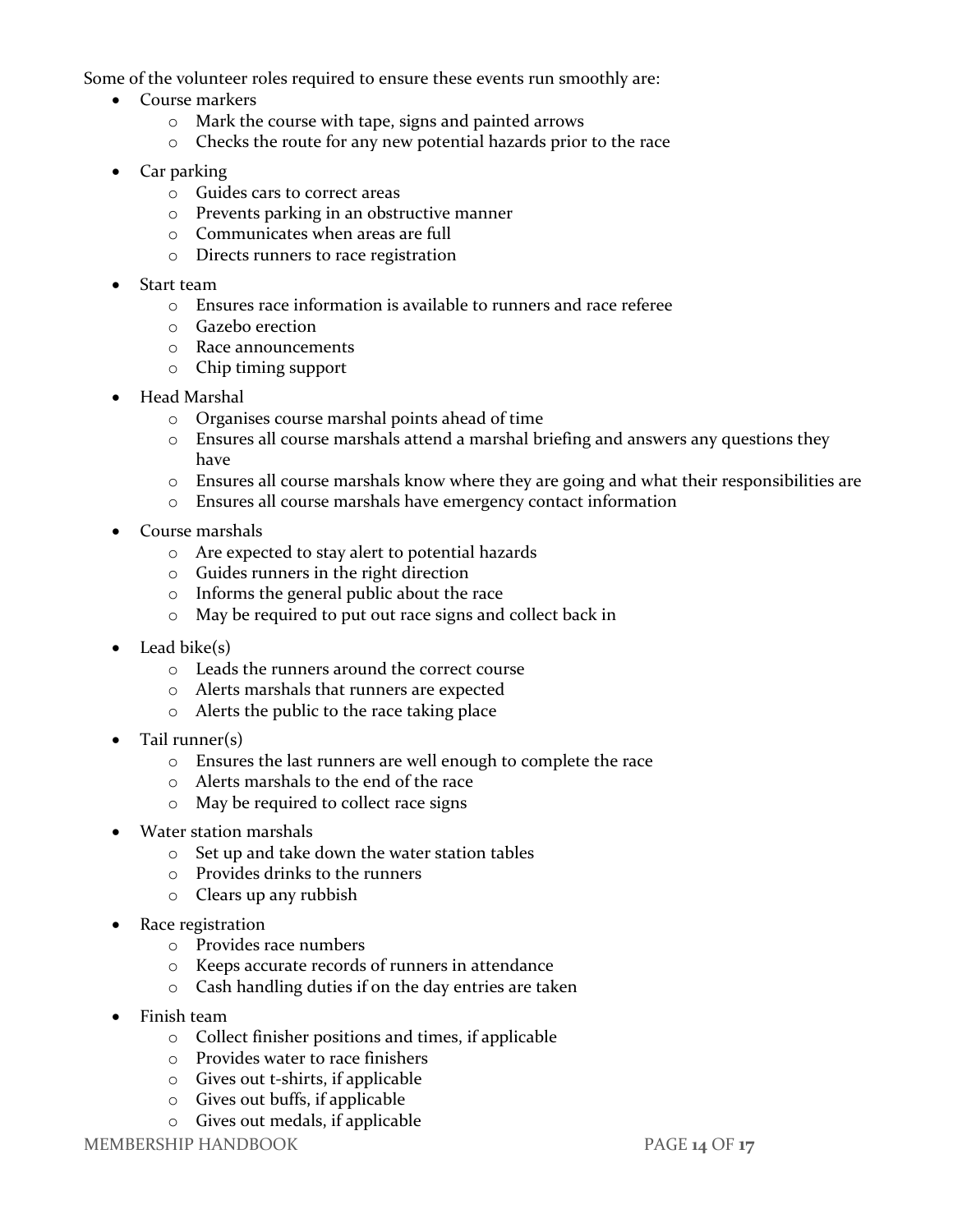- Results team
	- o Ensures race results have been recorded correctly
	- o Calculates race winners, category winners and team winners
	- o Ensures results are posted to Club website, social media and submitted to Run Britain
- Awards team
	- o Presents awards to correct winners

This list is illustrative and does not include all the roles required for a successful race nor does it include all the duties you may be asked to undertake to fulfil your role.

# **Meetings**

# *Committee Meetings*

The Club Committee will hold meetings throughout the year as per the constitution's requirements. The meeting will be formally minuted by the secretary and the minutes distributed to the membership via the Members Only Facebook group. All members must read the minutes to ensure they are up to date with all information and any changes.

The secretary will issue a request for items to be included on the agenda one week before the meeting. If you have a question or concern you wish to have discussed at a committee meeting please ask for your topic to be added to the agenda and raised on your behalf by your chosen committee member. You can attend the committee meeting to observe or participate in the discussion of your raised topic.

# *Annual General Meeting (AGM)*

An annual general meeting will be held once a year. See section 10 of the constitution for the rules in place for the AGM.

The agenda for the AGM is limited to the Chair's report, the Treasurer's report, election of Committee members, draw for the London Marathon place(s), items raised at request.

In cases where there is more than one nominee for a committee position, all nominees will leave the room while a vote takes place by way of a show of hands.

# **Contact Information**

The full list of current committee members and club contacts can be found on the club website.

| <b>Data Protection Officer</b>   Jo Gwynne |                      |             | jo_gwynne@yahoo.co.uk         |
|--------------------------------------------|----------------------|-------------|-------------------------------|
| <b>First Aider</b>                         | <b>Bretti Paxton</b> | 07800885865 | brettipaxton89@googlemail.com |
| <b>First Aider</b>                         | Nick Pounder         | 07963705578 | nickpounder@yahoo.co.uk       |
| <b>First Aider</b>                         | Mike Gwynne          |             | mike_gwynne@yahoo.co.uk       |
| <b>First Aider</b>                         | Jack Blackburn       | 07415190478 | pip.blackburn@gmail.com       |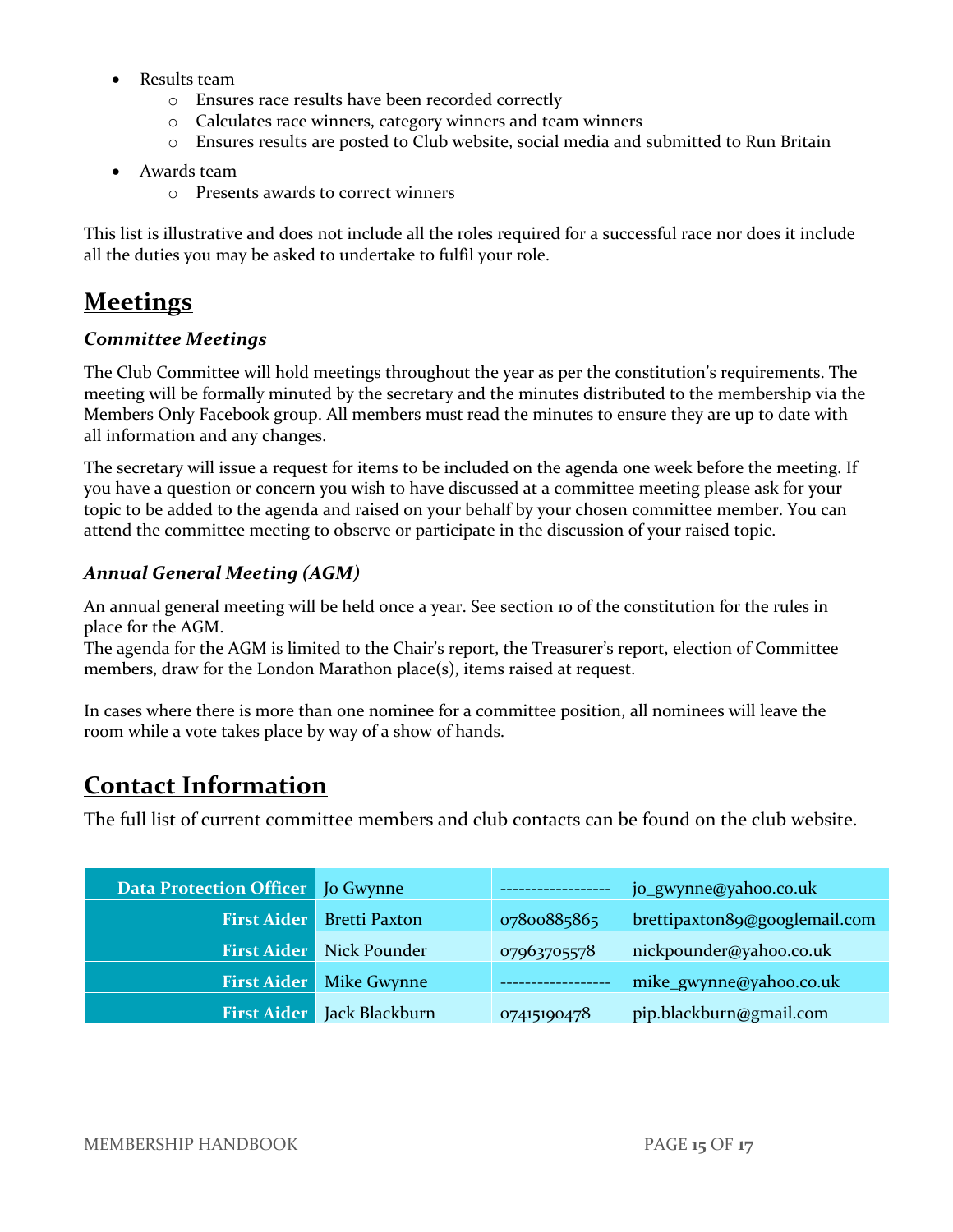# *Useful Contacts*

| <b>Massage</b>                                 |             |                     |  |
|------------------------------------------------|-------------|---------------------|--|
| <b>Laura McCarthy</b>                          | 07396332729 | <b>£20 per hour</b> |  |
| <b>Rebecca Hopkins</b><br><b>Muscle Medics</b> | 07532333378 | <b>£20 per hour</b> |  |

|                                                                | <b>Welsh Athletics</b> |                                     |  |  |
|----------------------------------------------------------------|------------------------|-------------------------------------|--|--|
| <b>Jacqueline Brace</b><br><b>Membership &amp; Affiliation</b> | 02020644870            | jacqueline.brace@welshathletics.org |  |  |
| <b>Zoe Holloway</b><br><b>Education Officer</b>                | 02920644870            | zoe.holloway@welshathletics.org     |  |  |
| <b>Hannah Pretty</b><br><b>South East Wales Officer</b>        | 07864613647            | hannah.pretty@welshathletics.org    |  |  |
| <b>Personal Runner Profiles</b>                                |                        |                                     |  |  |
| https://myathletics.uka.org.uk/portal/members/Login/           |                        |                                     |  |  |
| <b>Website</b>                                                 |                        |                                     |  |  |
| http://www.welshathletics.org/                                 |                        |                                     |  |  |

|                                                                                                                                                                                                        |  | <b>Useful Links</b> |  |  |
|--------------------------------------------------------------------------------------------------------------------------------------------------------------------------------------------------------|--|---------------------|--|--|
| <b>Club Race Calendar</b>                                                                                                                                                                              |  |                     |  |  |
| https://calendar.google.com/calendar/embed?src=3rvmtg6lebah9csoir3ferqiec%40group.calendar.goog<br>le.com&ctz=Europe%2FLondon&fbclid=IwAR3fykvRngWNKHpGMN77dICbp2_E3xrP9NdpMxD9HGO<br>UW4UvZvRGJSJii20 |  |                     |  |  |
| Parkrun                                                                                                                                                                                                |  |                     |  |  |
| http://www.parkrun.org.uk/                                                                                                                                                                             |  |                     |  |  |
| <b>Run Britain Rankings</b>                                                                                                                                                                            |  |                     |  |  |
| https://www.runbritainrankings.com/                                                                                                                                                                    |  |                     |  |  |
| <b>Power of 10</b>                                                                                                                                                                                     |  |                     |  |  |
| https://www.thepowerofio.info/                                                                                                                                                                         |  |                     |  |  |